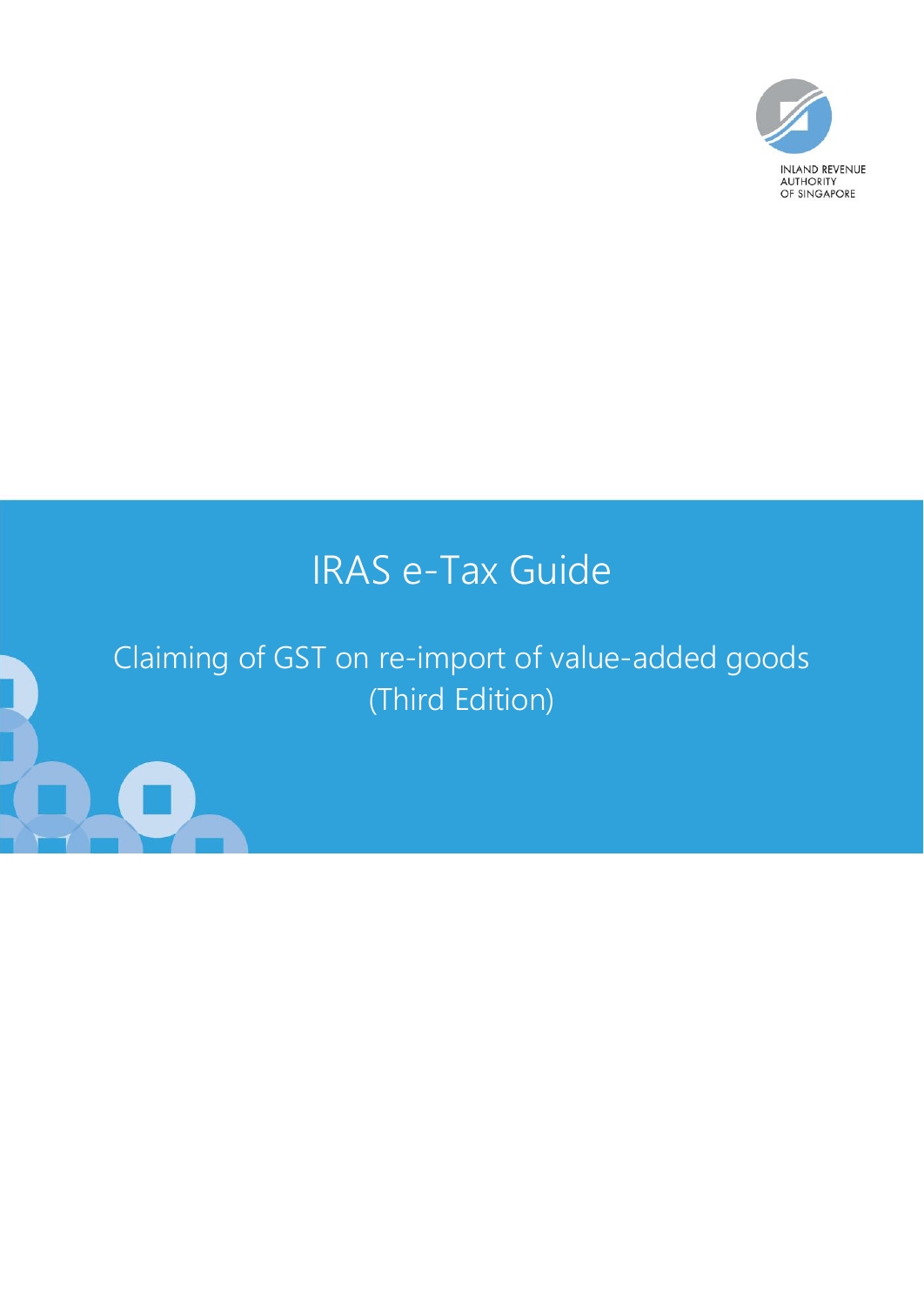Published by Inland Revenue Authority of Singapore

Published on 18 Oct 2019

First Edition: 10 Dec 2014 Second Edition: 25 May 2016

> Disclaimers: IRAS shall not be responsible or held accountable in any way for any damage, loss or expense whatsoever, arising directly or indirectly from any inaccuracy or incompleteness in the Contents of this e-Tax Guide, or errors or omissions in the transmission of the Contents. IRAS shall not be responsible or held accountable in any way for any decision made or action taken by you or any third party in reliance upon the Contents in this e-Tax Guide. This information aims to provide a better general understanding of taxpayers' tax obligations and is not intended to comprehensively address all possible tax issues that may arise. While every effort has been made to ensure that this information is consistent with existing law and practice, should there be any changes, IRAS reserves the right to vary its position accordingly.

© Inland Revenue Authority of Singapore

All rights reserved. No part of this publication may be reproduced or transmitted in any form or by any means, including photocopying and recording without the written permission of the copyright holder, application for which should be addressed to the publisher. Such written permission must also be obtained before any part of this publication is stored in a retrieval system of any nature.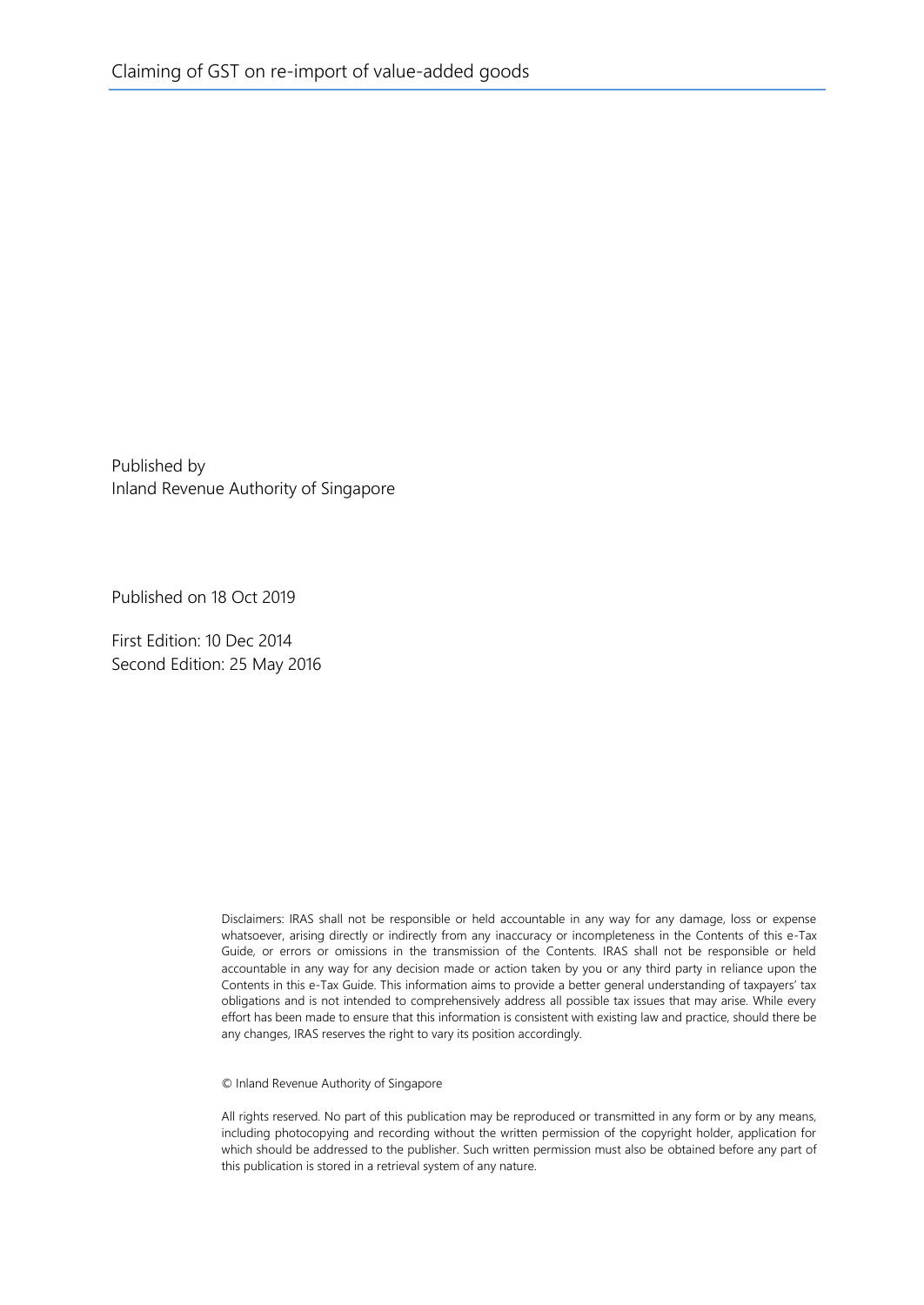## **Table of Contents**

| $\mathbf 1$    |                                                                                |  |
|----------------|--------------------------------------------------------------------------------|--|
| $\overline{2}$ |                                                                                |  |
| 3              |                                                                                |  |
| 4              |                                                                                |  |
| 5              |                                                                                |  |
| 6              |                                                                                |  |
| 7              |                                                                                |  |
| 8              |                                                                                |  |
| 9              |                                                                                |  |
| 10             | Recovery of GST on re-import of goods belonging to non-GST registered overseas |  |
| 11             |                                                                                |  |
|                |                                                                                |  |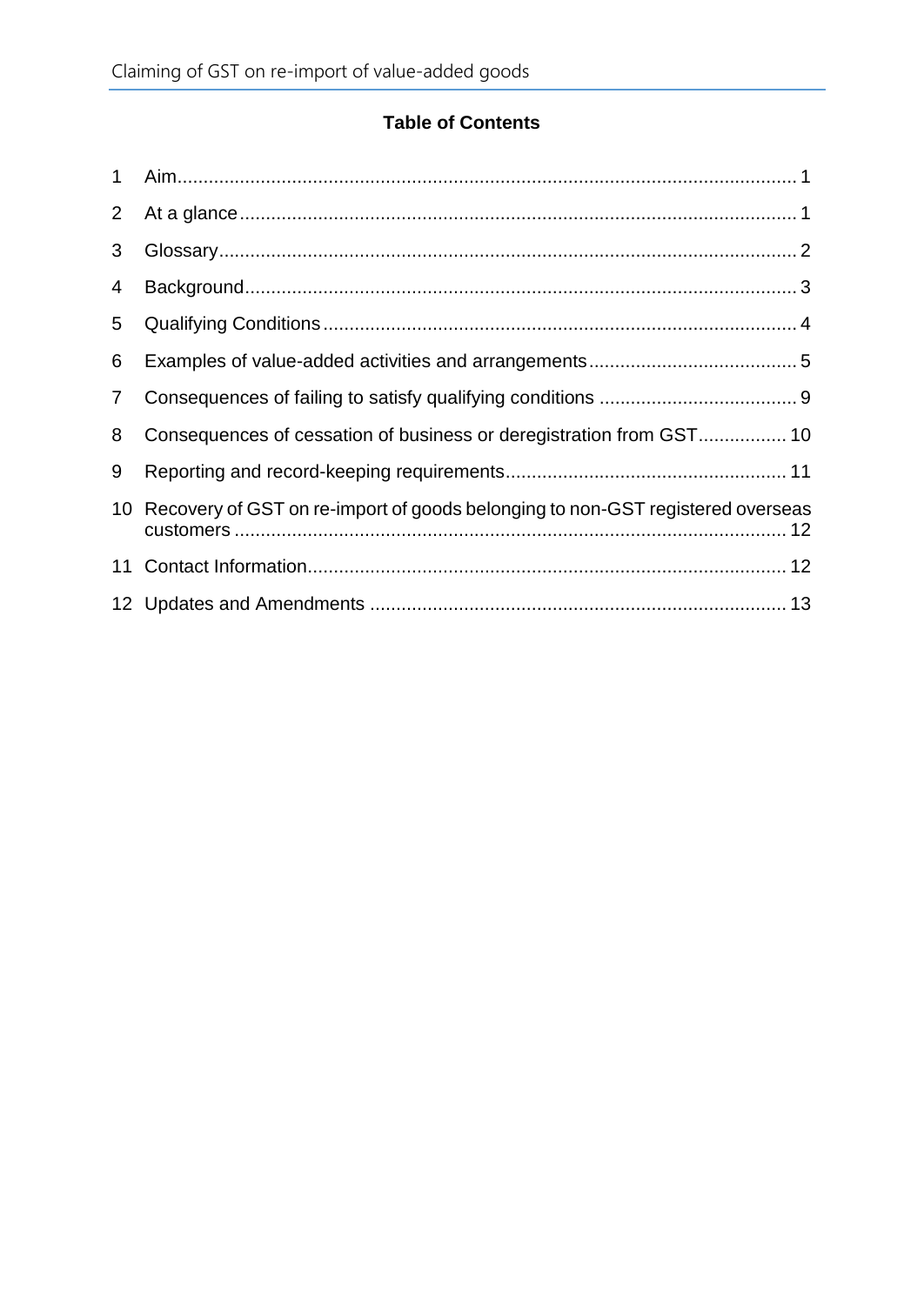## <span id="page-3-0"></span>**1 Aim**

- 1.1 This e-Tax guide explains the qualifying conditions under which a GSTregistered business is entitled to claim GST incurred on the re-import of goods previously sent overseas for value-added activities.
- 1.2 You should read this e-Tax guide if you send your customers' goods overseas for value-added activities.

#### <span id="page-3-1"></span>**2 At a glance**

1

- 2.1 In the course of your business, you may send goods belonging to your:
	- local customers; or
	- GST-registered overseas customers but excluding a person who is GSTregistered under the Overseas Vendor Registration (OVR) regime as a payonly person<sup>1</sup>;

abroad for value-added activities, e.g. testing, repair or assembly. You would incur import GST when you subsequently re-import the goods into Singapore.

- 2.2 Prior to 1 Jan 2015, you are not entitled to recover the full import GST as your input tax<sup>2</sup> unless the Comptroller of GST grants remission under Section 89(1) of the GST Act. This is even though you have paid the import GST and are named as the importer on the GST payment permit.
- 2.3 To relieve the burden of irrecoverable GST cost and ease compliance for businesses, amendments have been made to the GST legislation to allow you to claim the full import GST from 1 Jan  $2015<sup>3</sup>$ , provided that you satisfy the conditions and requirements set out in this e-Tax guide.

<sup>&</sup>lt;sup>1</sup> With the introduction of the OVR regime with effect from 1 Jan 2020, overseas suppliers supplying digital services to non-GST registered customers in Singapore may be required to register for GST. If your overseas principal also supplies digital services, he may need to register for GST under the OVR rules from 1 Jan 2020. For more information, please refer to the e-Tax Guide: GST: Taxing imported services by way of an overseas vendor registration regime".

<sup>2</sup> Correspondingly, you are not entitled to import the goods using your GST suspension privileges such as the Major Exporter Scheme.

<sup>3</sup> Supporting legislation: section 33B of the GST Act and regulation 42B of the GST (General) Regulations.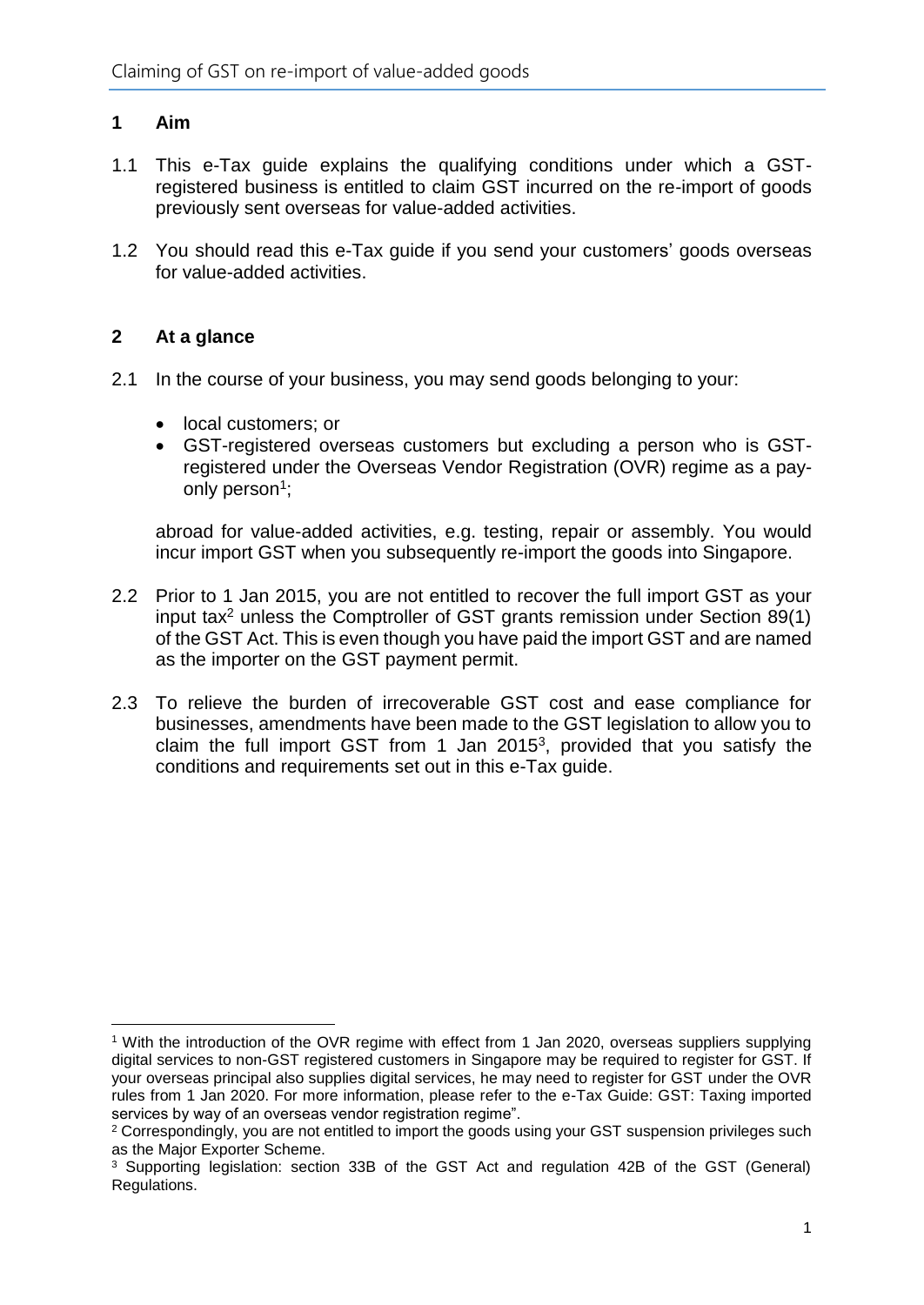### <span id="page-4-0"></span>**3 Glossary**

#### 3.1 Value-added activities

Mean any process or treatment applied to or carried out on goods. Examples of value-added activities include testing, repair, fabrication, manufacturing, refining. Logistics services, leasing or similar activities are to be excluded.

#### 3.2 Customer

Refers to the person you contract with to supply value-added activities on goods belonging to him. The customer must be:

- (a) a person who belongs in Singapore (i.e. local customer); or
- (b) a GST-registered person who belongs outside Singapore but excluding a person who is GST-registered under the OVR regime as a pay-only person (i.e. overseas customer).

The customer is treated as belonging in Singapore if he:

- i. has a business or fixed establishment in Singapore and nowhere else;
- ii. has no business or fixed establishment in any country but he is legally constituted in Singapore (e.g. company incorporated in Singapore); or
- iii. has business or fixed establishments both in Singapore and outside of Singapore. However, the establishment which is most directly concerned with the supply of value-added activities being made to him is the establishment in Singapore.

#### Business establishment

Your customer will be treated as having a business establishment in Singapore if:

- his main seat of economic activity is in Singapore;
- he carries on his business through a branch in Singapore; or
- he carries on his business through an agency in Singapore.

The main seat of economic activity refers to the place where the essential decisions concerning the general management of the company are made and where the functions of its central administration are carried out. It usually refers to the head office, headquarters or principal place of business.

#### Fixed establishment

A fixed establishment is an establishment, other than the business establishment, that has both the technical and human resources to provide and receive services on a permanent basis.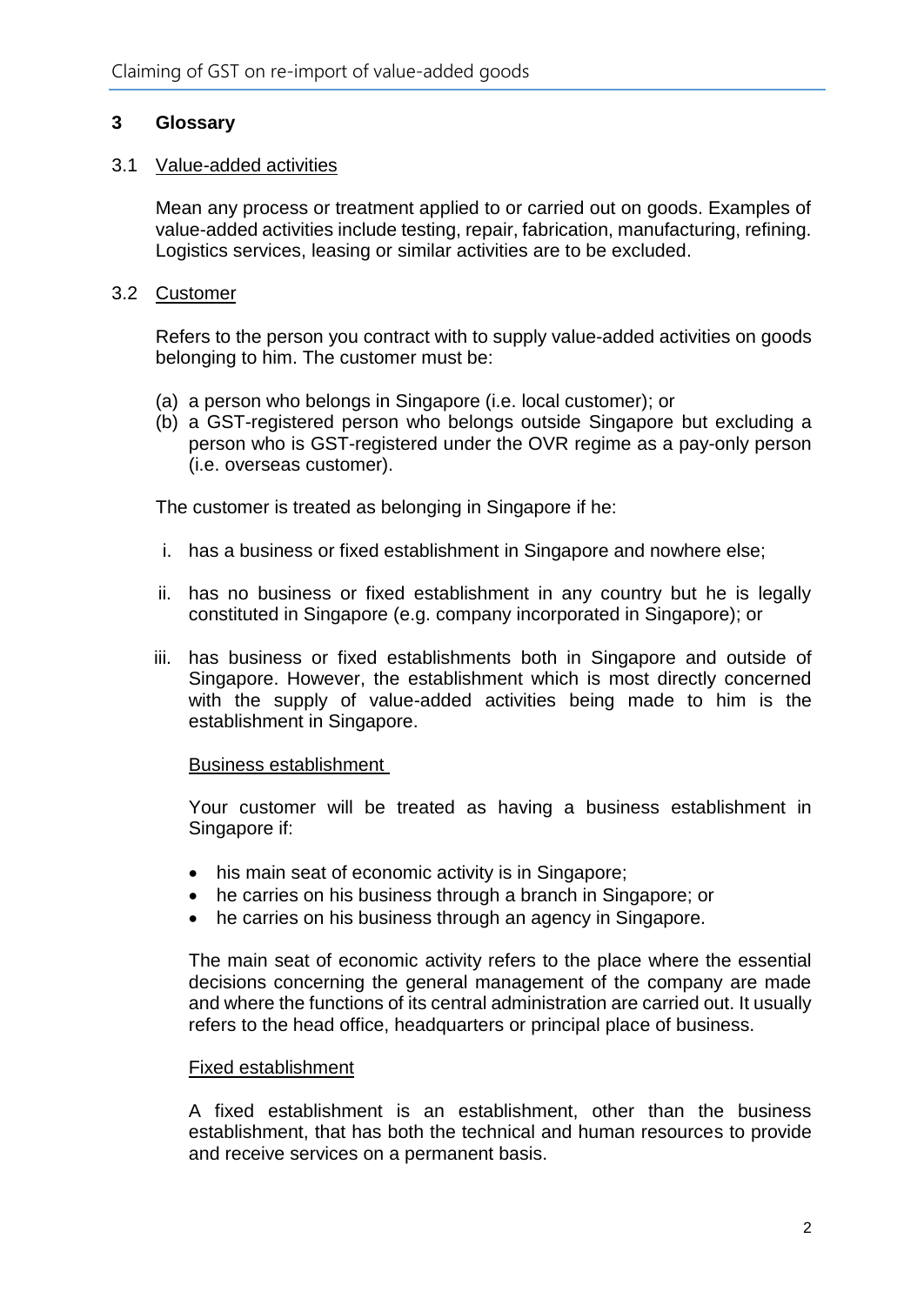## <span id="page-5-0"></span>**4 Background**

4.1 For business reasons, you may outsource part or the full scope of value-added activities ('VA') you are contracted to supply, to your overseas facility, overseas subsidiary or your overseas subcontractor [referred to collectively in this guide as "overseas subcontractor"]. In such situations, you will send the raw materials, semi-finished or finished goods belonging to your customer to the overseas subcontractor for the value-added activities and subsequently re-import the value-added goods.



- 1) Your customer contracts with you to supply value-added activities on the goods which he consigns to you.
- 2) You send your customer's goods to your overseas subcontractor, who physically performs a part of or the entire value-added activities. Your overseas subcontractor invoices you for the value-added activities that were performed on your customer's goods.
- 3) Once the value-added activities are completed, you re-import the valueadded goods into Singapore and pay the import GST. Depending on your contract with your customer, you may perform other value-added activities on the goods before or after they are re-imported.
- 4) Once you have completed your value-added activities, the goods are delivered back to your customer or to a location based on his instructions. You invoice your customer for the value-added activities.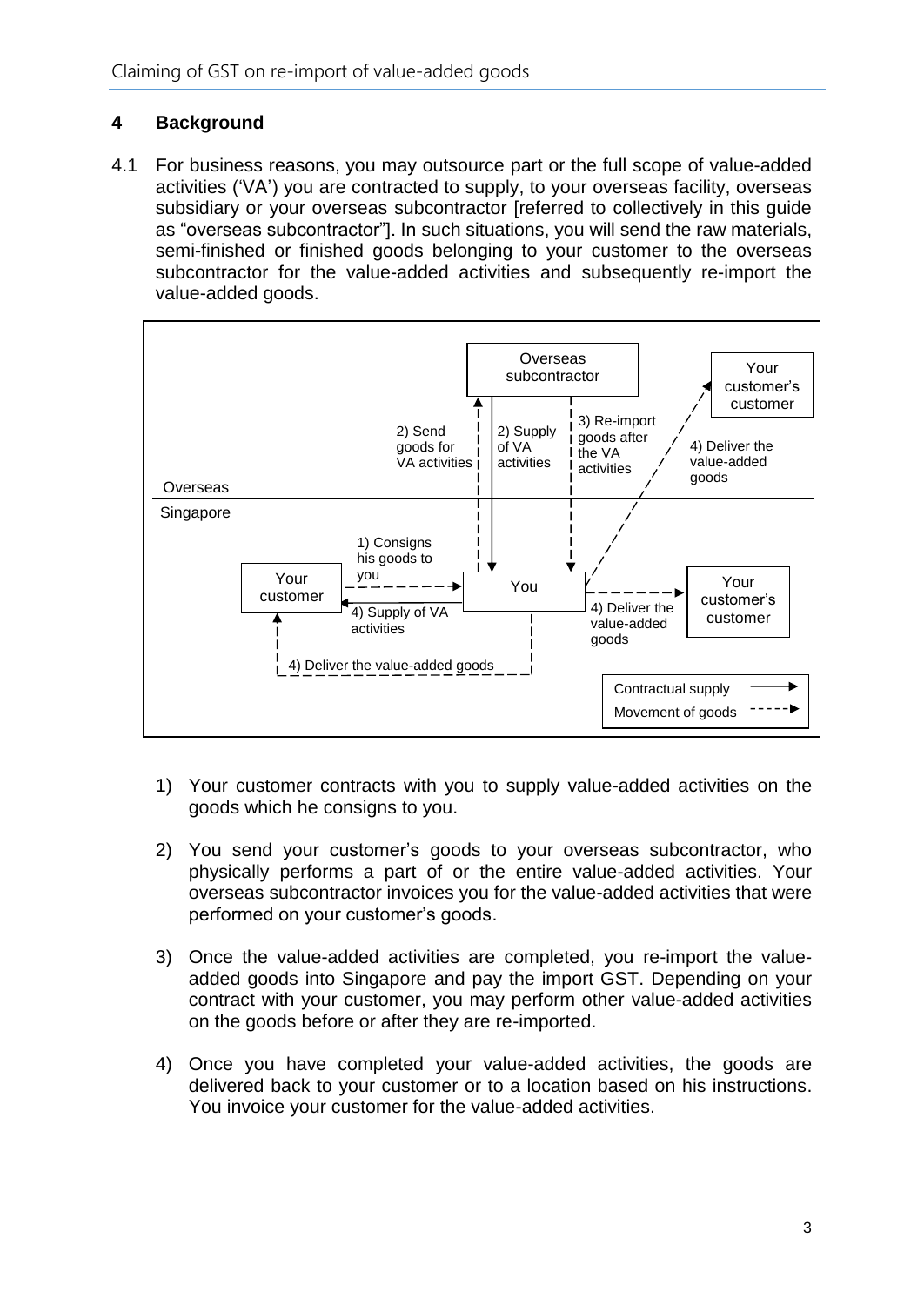#### <span id="page-6-0"></span>**5 Qualifying Conditions**

- 5.1 If you are re-importing the value-added goods into Singapore on or after 1 Jan 2015, you are entitled to claim the full GST incurred on the re-import as your input tax, subject to the conditions stated below.
	- (a) You re-import the value-added goods within 6 months from the date the goods are sent overseas for value-added activities, or such longer period as the Comptroller may allow on a case-by-case basis<sup>4</sup>;
	- (b) You must retain control<sup>5</sup> over the goods from the time your customer consigns the goods to you and up to the point you deliver the value-added goods back to your customer or to any other person as instructed by your customer;
	- (c) You must not be reimbursed for the GST incurred on the re-import of the value-added goods;
	- (d) All the value-added activities performed by the overseas subcontractor, including the addition of any new goods must be based on your instructions and provided for in your contract / agreed scope of works with your customer;
	- (e) You must make an onward taxable supply of the value-added activities performed on the goods to your customer before you cease business or deregister from GST, whichever is earlier;
	- (f) You must hold a GST payment permit in your name to substantiate your input tax claim. If you have been granted the Major Exporter Scheme (MES), Import GST Deferment Scheme (IGDS), Approved Contract Manufacturer and Trader (ACMT) scheme as an ACMT Contract Manufacturer (ACMT CM) or Approved Refiner and Consolidator Scheme (ARCS) as an Approved Refiner, you can use the import suspension/deferment privileges of the schemes to re-import the valueadded goods without paying GST<sup>6</sup>. The import permit must reflect your name as the importer of record; and
	- (g) You must also comply with any other conditions or restrictions as the Comptroller may impose from time to time or on a case-by-case basis.

<sup>&</sup>lt;u>.</u> <sup>4</sup> You must obtain prior written approval from the Comptroller for a longer period.

<sup>5</sup> If you have oversight of the goods, you are considered as having control over them although the goods may be physically outside Singapore.

 $6$  Please note that the import GST suspension privilege do not extend to the Approved  $3<sup>rd</sup>$  Party Logistics Scheme. If you are approved under the Approved Import GST Suspension Scheme, the scheme already allows for you to import qualifying aircraft parts belonging to your local or overseas customers in certain circumstances. Please refer to the e-Tax guide "GST: Approved Import GST Suspension Scheme (AISS)".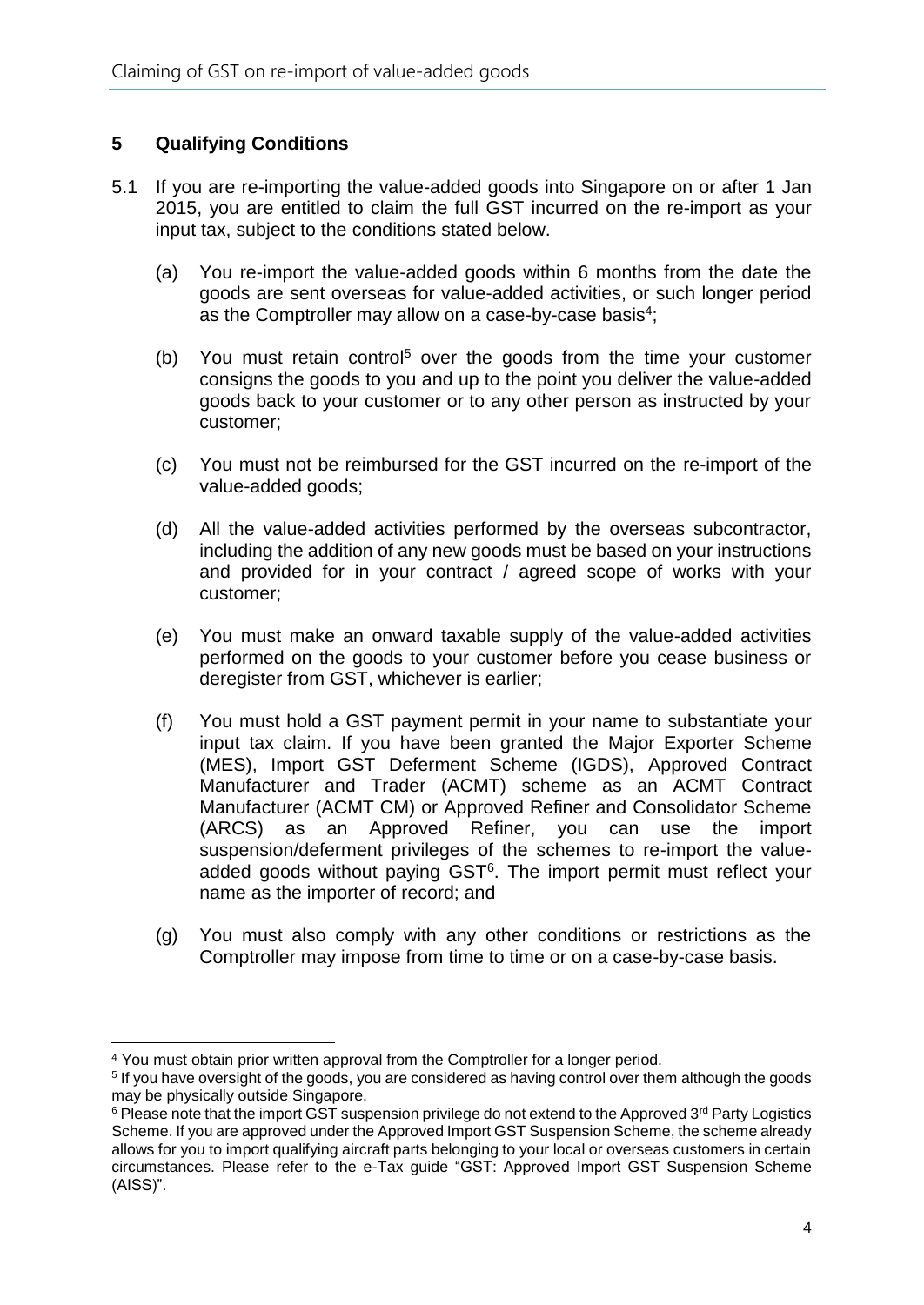#### <span id="page-7-0"></span>**6 Examples of value-added activities and arrangements**

6.1 The following illustrations are examples of value-added activities and arrangements which qualify for full claiming of import GST under the new law.

## Example 1

You contract with local Company A to supply assembly and coating on semifinished goods consigned to you by A. The assembly works are performed by you in Singapore, after which you send the goods to your overseas facility in Thailand for the coating works.

Once the coating works are completed, you re-import the value-added goods and thereafter deliver the goods back to A's business premises in Singapore. You paid the GST incurred on the re-import of the goods and the GST payment permit is taken up in your name (i.e. you are the importer of record).



As you satisfy all the conditions listed in paragraph 5.1, you can claim the full GST incurred on the re-import of value-added goods from Thailand as your input tax.

Your supply of value-added activities to Company A is a standard-rated supply since the goods are delivered to your customer in Singapore.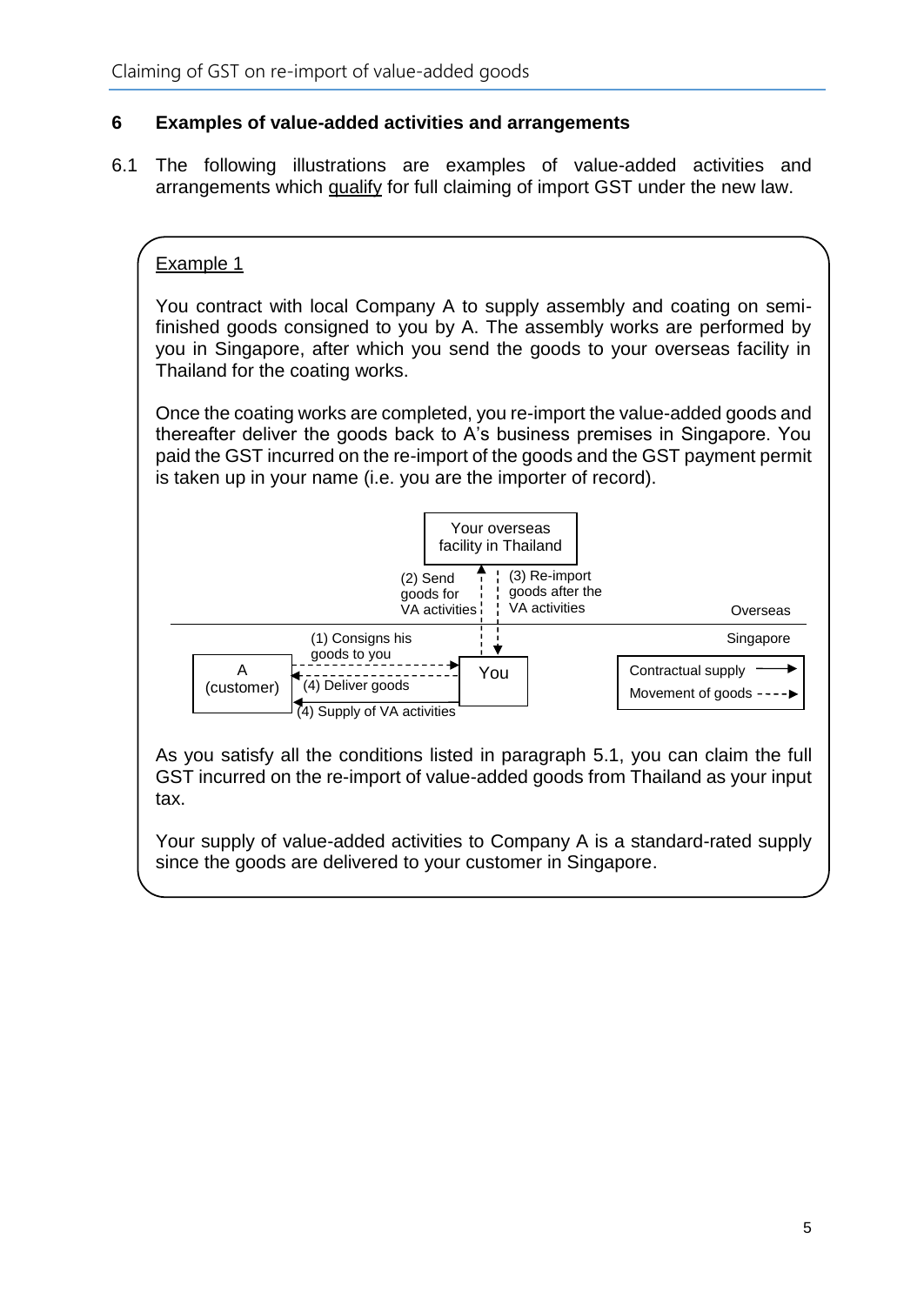## Example 2

You contract with local Company B to supply fabrication works on B's semifinished goods consigned to you. You send the goods to your subcontractor in Penang to perform the fabrication works. Your subcontractor will add new goods to B's semi-finished goods in order to complete the fabrication works. Your subcontractor will invoice you for the new goods added and the fabrication works performed. Once the works are completed, you re-import the value-added goods.

You paid the GST incurred on the re-import of the goods and the GST payment permit is taken up in your name (i.e. you are the importer of record). After the reimport, B instructs you to deliver the goods to his related company in Korea.



As you satisfy all the conditions listed in paragraph 5.1, you can claim the full GST incurred on the re-import of value-added goods from Penang as your input tax.

On the basis that the fabrication works you have performed on Company B's goods have resulted in new or different goods being produced, your supply of value-added activities to Company B is a supply of goods<sup>7</sup> which is zero-rated since the goods are exported out of Singapore.

You need to maintain proper export documents<sup>8</sup> to support the zero-rating.

<sup>1</sup> <sup>7</sup> You are regarded as making a supply of goods for GST purpose if you process or treat your customers' goods such that new or different goods are produced as a result i.e. there is a change in the nature or character of the original goods. Where there is no change in the character or nature of the original goods, you are making a supply of services for GST purpose.

<sup>&</sup>lt;sup>8</sup> For more information on documentation to be maintained, please refer to the e-Tax Guide "A Guide on Exports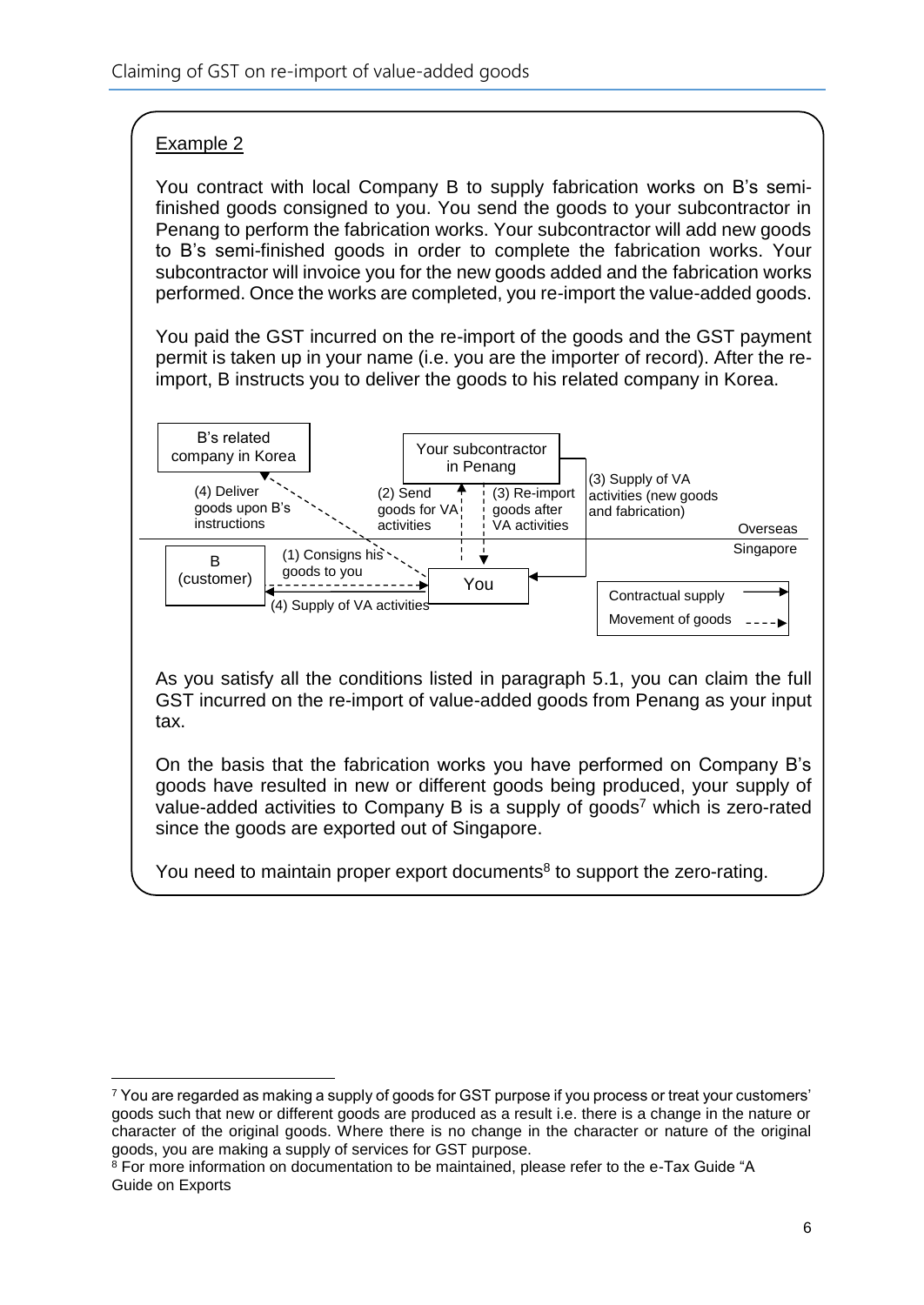### Example 3

You contract with a GST-registered overseas customer (who is not registered under the OVR regime as a pay-only person), Company C, to supply testing services on his goods which he has imported and consigned to you. It is specified in the contract that the testing would involve two stages and you bill C progressively as shown below.

You carry out Test 1 yourself in your factory in Singapore, after which you send the goods to your overseas subsidiary in Korea to carry out Test 2. Thereafter, you re-import the goods into Singapore to verify the results of Test 2 before exporting the goods based on C's instructions. You paid the GST incurred on the re-imported goods and the GST payment permit is in your name.





As you satisfy all the conditions listed in paragraph 5.1, you can claim the full GST incurred on the re-import of value-added goods from Korea as your input tax.

Since the tested goods (after completion of both Tests 1 and 2) are exported, you can zero-rate your entire supply of the testing services (i.e. both payments of \$10,000 and \$20,000) to C, an overseas person, under section 21(3)(g) of the GST Act.

However, if you are instructed to deliver the tested goods locally, you must standard-rate your entire supply of the testing services (i.e. the \$30,000). Since your contract with C requires you to render both Tests 1 and 2 and also deliver the goods back to him, your services are considered to be performed / completed only upon delivery of the goods back to C. You cannot zero-rate the payment of \$10,000 on the basis that the goods are exported to your subsidiary in Korea for value-added activities.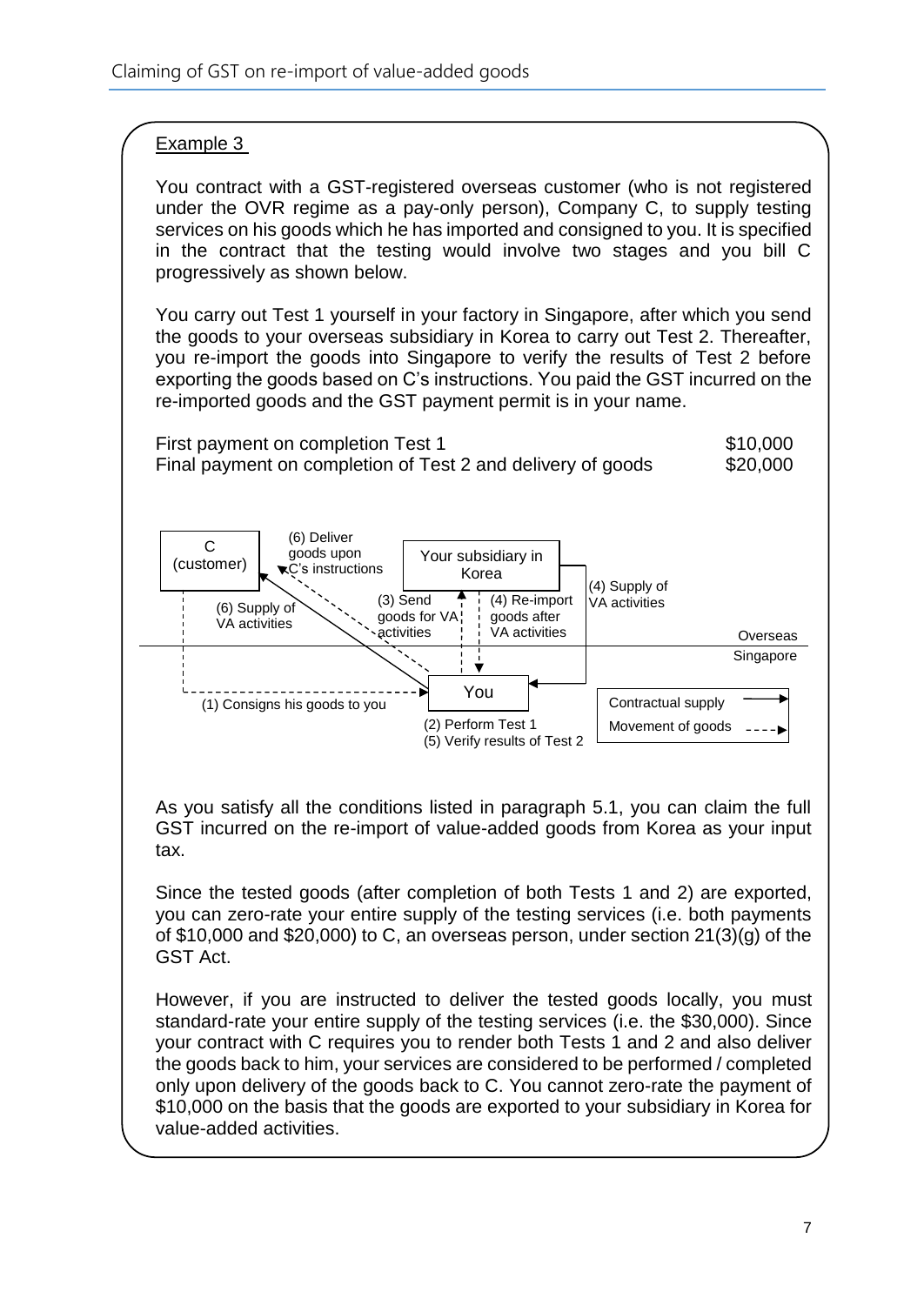6.2 The following illustration is an example of an arrangement which would not qualify for full claiming of import GST under the new law.

## Example 4

You contract with local Company D to supply fabrication works on D's semifinished goods consigned to you. You send the goods to a subcontractor in Batam to perform the fabrication works. The subcontractor, upon the instructions received directly from D, also adds new goods to D's semi-finished goods in order to complete the fabrication works.

The subcontractor will invoice D for the new goods added and invoice you for the fabrication work performed. Once the works are completed, you re-import the value-added goods.

You pay for the GST incurred on the re-import of the goods and the GST payment permit is taken up in your name (i.e. you are the importer of record). After the reimport, D instructs you to deliver the goods to his related company in Japan.



Given that your contract with Company D did not include the supply of the new goods added, (i.e. the subcontractor supplies the new goods directly to Company D), you will not be eligible to claim the full GST incurred on the re-import of valueadded goods from Batam [condition in paragraph 5.1(d) is not satisfied].

In this case, you may be allowed to claim only a portion of the import GST attributable to your supply of value-added activities to the customer. On a caseby-case basis, the Comptroller may approve such requests for partial input tax claim based on a reasonable proxy, provided that the GST payment permit is in your name.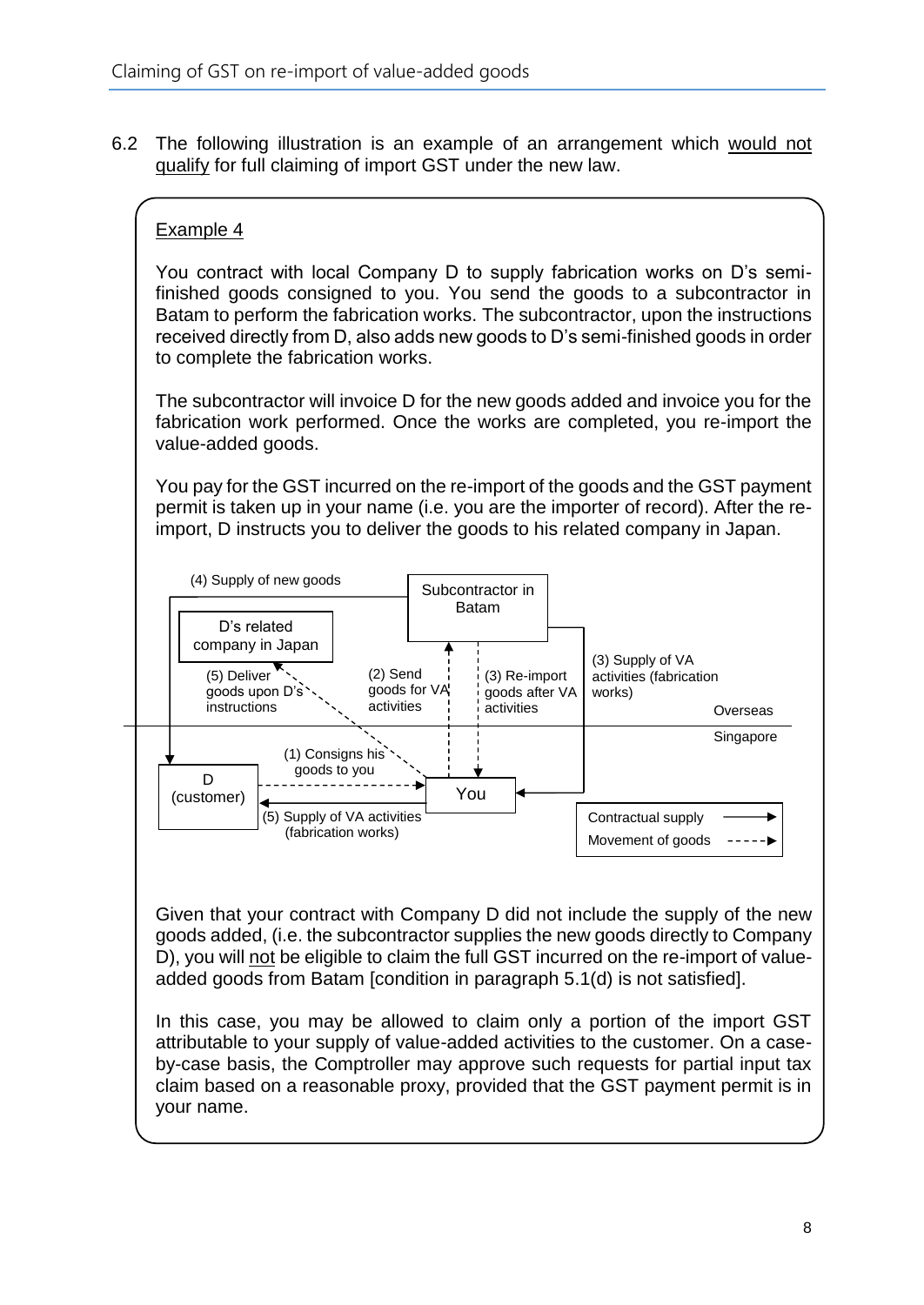#### <span id="page-11-0"></span>**7 Consequences of failing to satisfy qualifying conditions**

- 7.1 If you have claimed or suspended the GST on the re-import of the value-added goods as your input tax but fail to satisfy any of the conditions in paragraph 5.1 (e.g. you obtain reimbursement for the import GST), you are required to repay the import GST to the Comptroller.
- 7.2 In such a situation, you have to account for the GST as output tax in the GST return (i.e. Box 6) corresponding to the accounting period in which you first fail to satisfy any of the conditions.
- 7.3 Depending on the circumstances, you may also incur penalties for making incorrect returns under the GST Act.
- 7.4 The following is an example where you incurred and claimed GST on the reimport of goods but fail to satisfy the conditions in paragraph 5.1.

#### Example 5

You contract with a GST-registered overseas customer (who is not registered under the OVR regime as a pay-only person), Company E, to supply testing services on his goods which he has imported and consigned to you. You send the goods to your overseas subsidiary in Japan to perform stage 1 of the testing.

After stage 1 of testing is completed, you re-import the goods into Singapore and continue with further testing. You pay the GST incurred on the re-import of the goods and the GST payment permit is taken up in your name (i.e. you are the importer of record). After completing your testing services, E instructs you to deliver the goods directly to his related company in India.



On the understanding that you satisfy all the conditions listed in paragraph 5.1, you claim the full GST incurred on the re-import of value-added goods from Japan in your GST return. Subsequently, Company E reimburses you for the import GST paid. You are required to repay the import GST previously claimed and account for the output tax in the GST return for the period in which you received the reimbursement.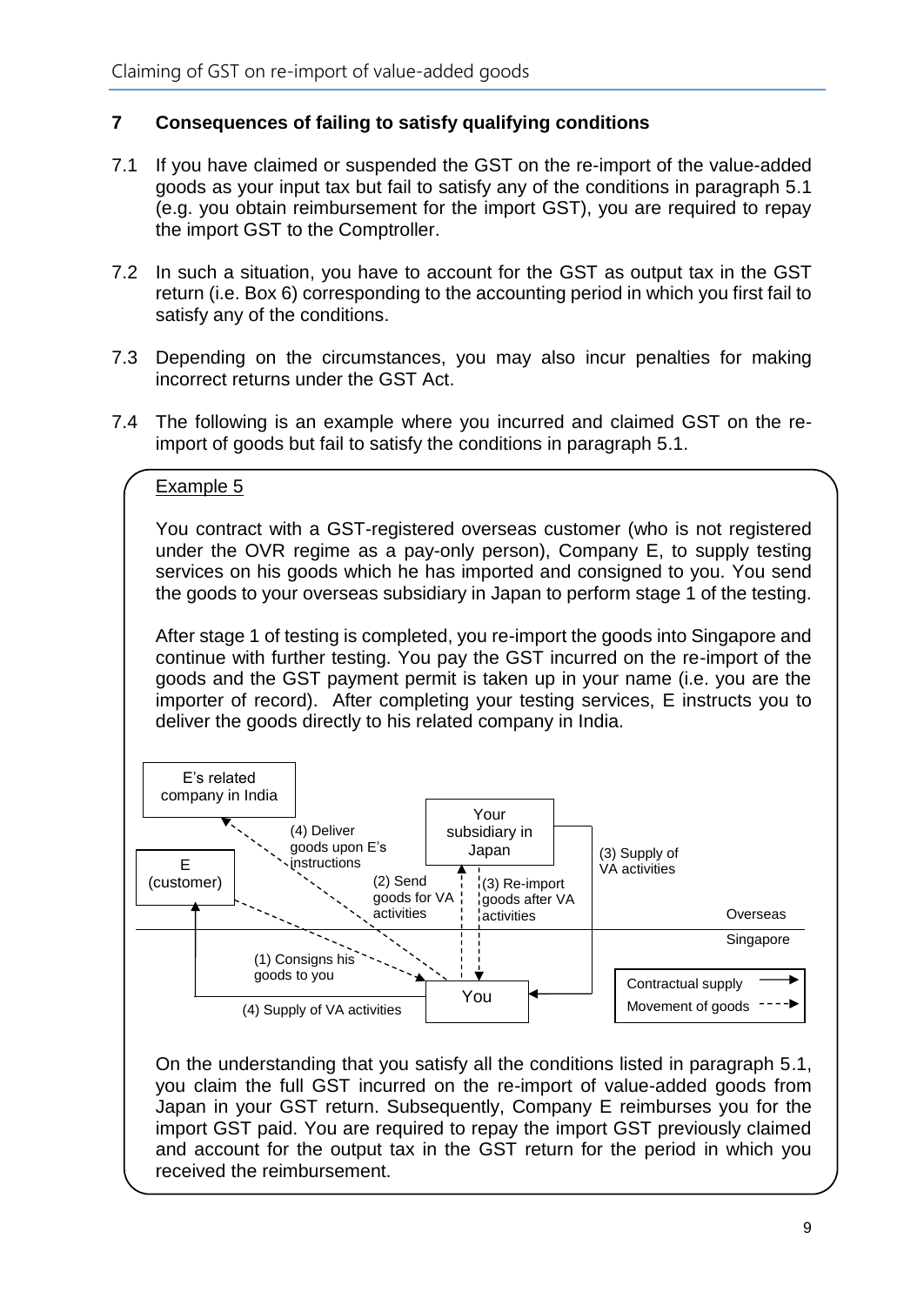#### <span id="page-12-0"></span>**8 Consequences of cessation of business or deregistration from GST**

8.1 If you intend to cease business or deregister from GST after you have claimed the full GST on the re-import of value-added goods, you must ensure that you make your taxable supply of the value-added activities to your customer before cessation or de-registration. Otherwise, you are required to repay the import GST that was previously allowed to you as input tax since you would not satisfy the condition in paragraph 5.1(e).

### Example 6

You contract with local Company F to supply manufacturing services on raw materials consigned to you by Company F. You send the goods to your subsidiary in China for part of the manufacturing work to be performed. Thereafter, you re-import the value-added goods to continue with the manufacturing process.

You paid the GST incurred on the re-import of the goods and the GST payment permit is taken up in your name. You claimed the full GST incurred on the reimport of value-added goods from China.

Due to poor economic outlook, your business turnover drops substantially and you decide to de-register from GST.

If you complete the manufacturing activities and invoice/receive payment from Company F for your contracted supply while you are still registered for GST, your supply to Company F will be taxable. You will then be entitled to claim the full GST incurred on the re-import of value-added goods from China.

However, if you de-register from GST before completing your contracted manufacturing activities (and your subsequent supply to the Company F is therefore not taxable), you will not be entitled to claim the GST incurred on the re-import of value-added goods from China. Since you had already claimed the GST when you re-imported the goods previously, you are required to repay the import GST as the condition in paragraph 5.1(e) will not be satisfied.

The tax should be accounted for under 'Output Tax Due' (Box 6) in the GST return corresponding to the date of cessation of your business or the GST F8 (Final Goods and Services Tax Return) in the case where you deregister from GST.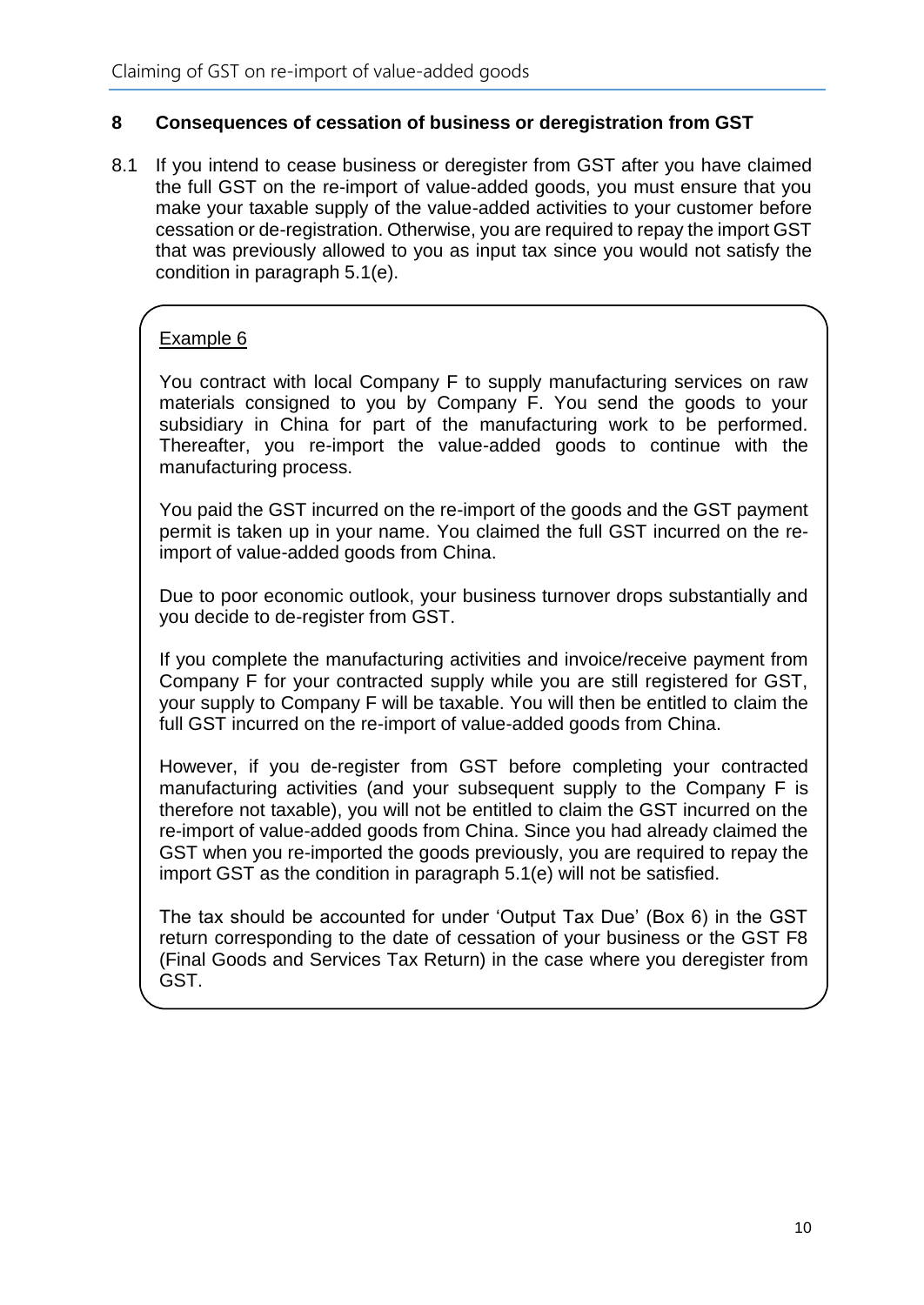#### <span id="page-13-0"></span>**9 Reporting and record-keeping requirements**

- 9.1 When you send goods overseas for value-added activities, you are required to report the removal of the goods from Singapore under 'Total Value of Zero-rated Supplies' (Box 2) in your GST return and maintain the required export documentation<sup>9</sup>.
- 9.2 Upon re-importing the value-added goods, you are required to report the import and corresponding GST incurred as 'Total Value of Taxable Purchases' (Box 5) and 'Input Tax and Refunds Claimed' (Box 7) respectively<sup>10</sup> in your GST F5 return corresponding to the date of the import.
- 9.3 If you are approved under the relevant import GST suspension/deferment scheme (as mentioned in paragraph 5), the import GST can be suspended. You are still required to report the imports under 'Total Value of Taxable Purchases' (Box 5) and 'Total Value of Goods Imported under the Approved Schemes' (Box 9).
- 9.4 To support your input tax claim or use of your import GST suspension/deferment privileges on the re-import of the value-added goods, you should maintain the following documents:
	- (i) Contract/agreement with your customer or purchase order/written instructions from your customer for your supply of value-added activities on the customer's goods.
	- (ii) Contract/agreement with your overseas subcontractor or purchase order/written instructions to your overseas subcontractor for his supply of value-added activities to you.
	- (iii) Export documents relating to the goods sent to overseas subcontractor for the value-added activities.
	- (iv) Import permit and supporting documents relating to your re-import of the value-added goods. You must be named as the importer of record on the permit.
	- (v) Tax invoice to your customer for the value-added activities supplied on his goods, including supporting documents<sup>11</sup>.

<sup>1</sup> <sup>9</sup> For more information on documentation to be maintained, please refer to the e-Tax Guide "A Guide on Exports".

<sup>&</sup>lt;sup>10</sup> For goods imported using IGDS, you should also declare the value of goods imported and the deferred import GST payable in the IGDS Section of your GST return.

<sup>11</sup> For example, export/delivery documents in relation to the subsequent delivery of the re-imported value-added goods after completion of your contracted supply.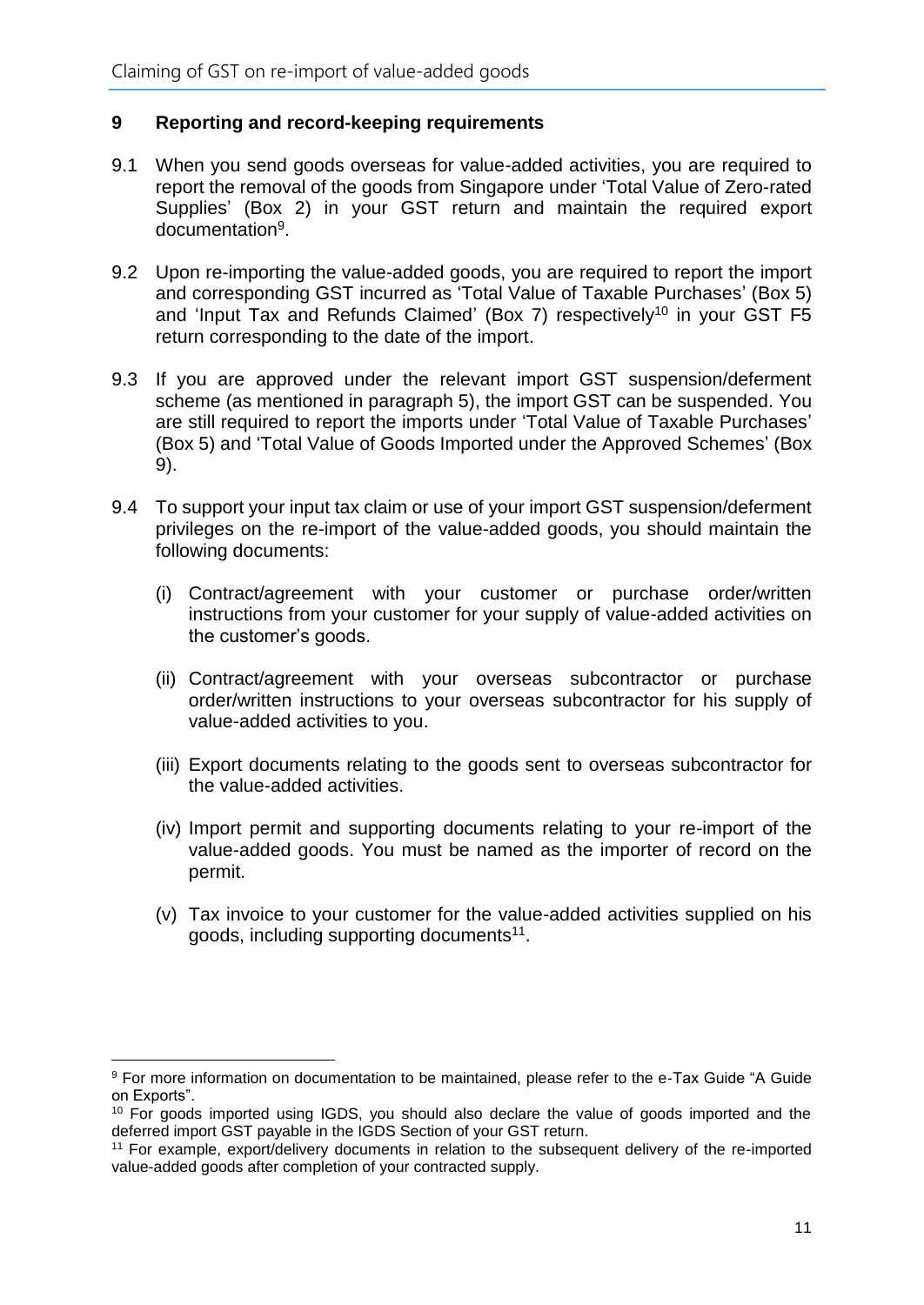#### <span id="page-14-0"></span>**10 Recovery of GST on re-import of goods belonging to non-GST registered overseas customers**

10.1 If you re-import value-added goods belonging to your non-GST registered overseas customers, you can recover the import GST incurred provided that you satisfy the conditions of section 33A of the GST Act and Regulation 42A of the GST (General) Regulations. Please refer to the e-Tax Guide "GST: Guide on Imports" for more information.

### <span id="page-14-1"></span>**11 Contact Information**

11.1 For enquiries on this e-Tax Guide, please contact the Goods and Services Tax Division at www.iras.gov.sg (select "Contact Us").